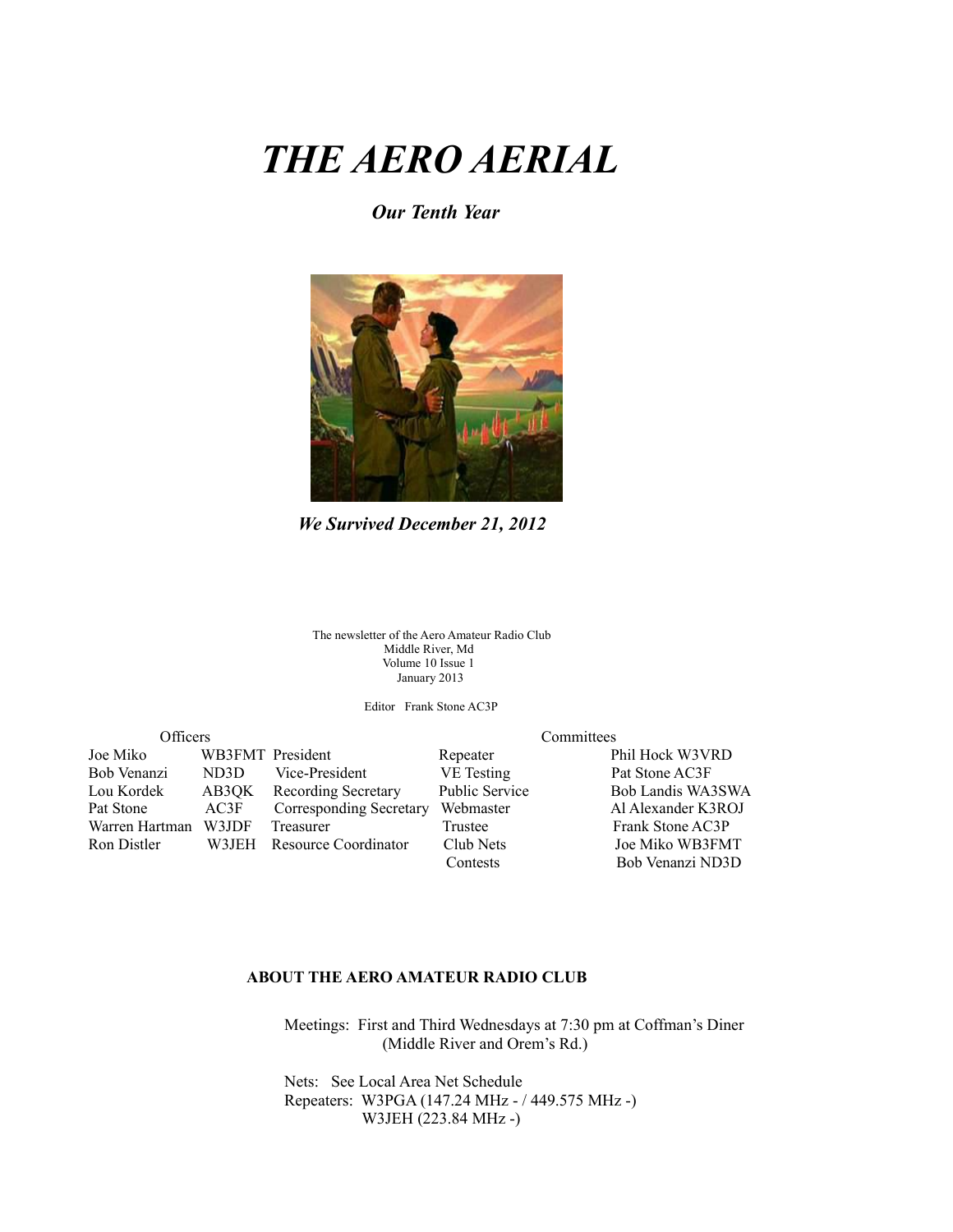### **LOCAL AREA NETS**

#### **Day Time Frequency (MHz) NET NAME**

| Daily      | $9 - 10$ am       | 147.33   | <b>ORIOLE</b> Net                |
|------------|-------------------|----------|----------------------------------|
| Daily      | 6 pm              | 3.820    | Maryland Emergency Phone Net     |
| Daily      | $6:30 - 7$ pm     | 146.670  | Baltimore Traffic Net            |
| Daily      | 7 pm and 10 pm    | 3.643    | Maryland/DC/Delaware Traffic Net |
| $2nd$ Tues | $7:30 \text{ pm}$ | 146.670  | Baltimore County RACES Net       |
| $2nd$ Wed. | 8 pm              | 28.445   | <b>AERO ARC Net</b>              |
| $4th$ Wed  | 8 pm              | 14a7.240 | <b>AERO ARC Net</b>              |
| $5th$ Wed. | 8 pm              | 449.575  | <b>AERO ARC Net</b>              |

### **Aero Net Reports**

### **November**

#### **28.445 Mhz AC3P(NCS) W3JEH W3VRD KA3SNY KB3VAE 147.24 Mhz. WB3FMT(NCS) W3JEH AC3P AC3F KB3VAE W3VRD KA3SNY KB3PGN**

### **December**

#### **28.445 Mhz AC3P(NCS) WB3FMT W3JEH W3VRD KA3SNY KB3VAE**

#### **12/21/2012**

**Mayan Doomsday Watch AC3P(NCS) WA3SWA WB3FMT KA3VAE AC3F**

**Mayan Doomsday Survivors AC3P(NCS) W3PG WB3FMT AB3QK W3VRD W3JDF**

 **147.24 Mhz. WB3FMT(NCS) AC3P KA3SNY KB3JVP**

..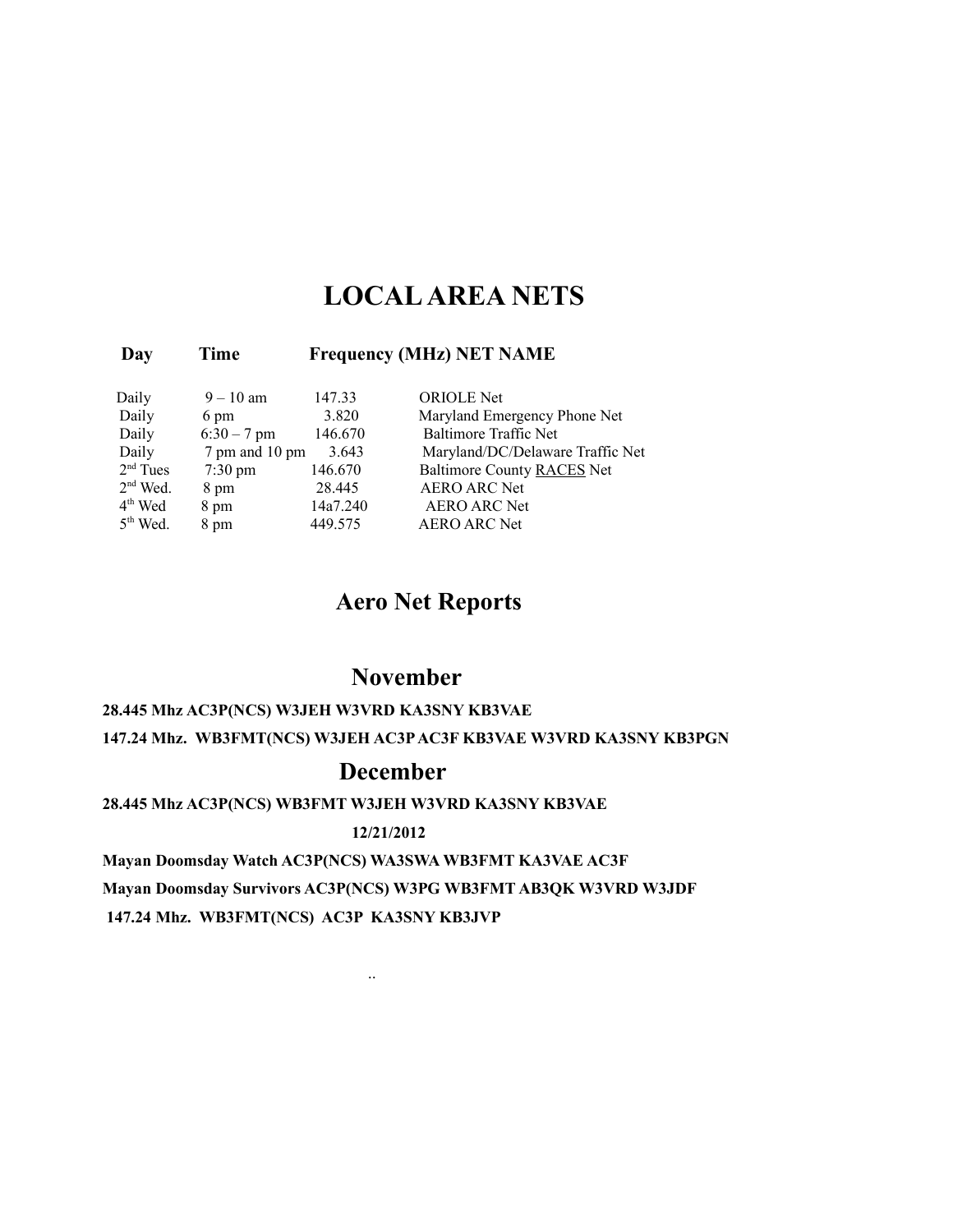## **Station Activities**

**W3JEH** reports that the 222 MHz machine is back on the air. Congrats to **W3VRD** for getting a mention in the December issue of QST's VHF column. Back by popular demand, **KB3PGN** is harping at her church. Congrats to **AC3F** on her retirement. The battle for airtime begins in earnest. **W3PG** has a new Elekraft automatic tuner. Wishing a speedy recovery to Mary Miko, XYL of **WB3FMT. ND3D** operated **W3LL** during the ARRL 160 meter contest and worked **AC3P** on the Top Band.

## **Looking Back on 2012**

If you are reading this, we survived "Mayan Doomsday" and 2012 was a good year for the Aero Amateur Radio Club.

Ron, W3JEH, brought his 222 MHz repeater back to life.

Eric Carl Jr., KB3JDE, moved to Tennessee to start an antenna farm.

Bob, ND3D, won the 20 Days/20 Nights contest and also organized Team Aero for the NAQP Contests.

Joe ,WB3FMT, responded, to a request to the club from The Glenn L.Martin museum for help with loan of a code practice oscillator for the WWII exhibit.

In a request from the Essex Air Park Frank, AC3P, penned a letter, voicing Aero Club support for the airport which was sent to county government officials.

We welcomed new members, Chuck KB3EK and Eric Carl, Sr. KB3YJT.

The Aero Aerial published its 100th edition in April.

Also in April many members participated in the 100th Anniversary of the Titanic Disaster.

For Field Day the club found a new home on the grounds of Essex Sky Park which also served as the Mt. Essex Observatory field site for the 2012 Transit of Venus, observed by Joe WB3FMT, Frank AC3P, Pat AC3F, Dave KA3SNY, and Georgeann KB3PGN.

The Aero VE Team conducted 5 test sessions with 13 applicants resulting in 5 upgrades and 7 new hams. We also had opportunities of Special Nets for Leap Year, a Blue Moon and Mayan Doomsday.

Now that we survived the Mayan Calendar, we can look forward to the fun of 2013.

## **Lunar Project Status**

The Aero ARC's version of "Project Diana" is on track. Phil W3VRD has been constructing the yagis. Warren, W3JDF is working on the phasing harness. Bob, WA3SWA is getting the software together for the transmission mode. Joe WB3FMT is getting data on the optimal time for the transmission.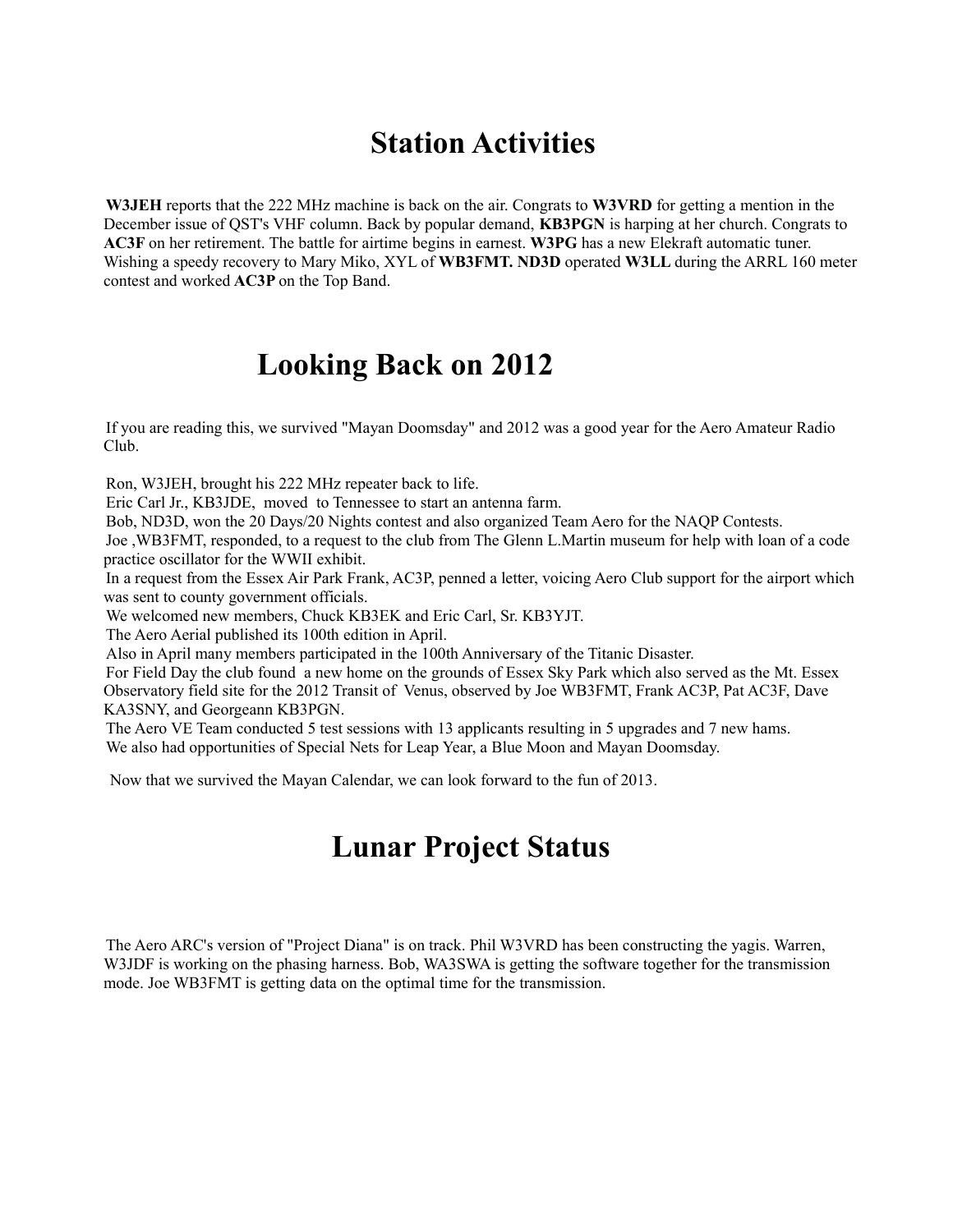### **VE Corner** *by AC3F*

The November test session was held on the 24th at the White Marsh library. Five applicants were present for testing. Congratulation to Fred Wills, **KB2BRI**, on grandfathering to General. Congrats also to New General Art Wadsworth **KB3ZNL**, and New Techs, Sandy Vary **KB3ZNM** , Yonelle Adams **KB3ZNN**, and Scott Aronoff KB3ZNK..

Thanks again to the AERO VE Team members, AC3P, WB3FMT and AB3QK for making another successful test session.

### **Aero VE Test Schedule 2013**

Where: White Marsh Branch Baltimore County Public Library

January 26 March 23 May 11. September 28 November 23

All test sessions will begin at 1 p.m. Walk-ins Welcome. Contact: Pat Stone, AC3F 410-687-7209 **[ac3f@juno.com](mailto:ac3f@juno.com)** 

## **Dues Due**

Dues for 2013 are due on January 2nd. Please don't forget to see Warren at the meeting to stay current.

## **Virtuoso Performance**

Many of the Aero ARC members have talents in addition to their amateur radio prowess. One such member is Georganne, KB3PGN. Georganne regularly performs as a harpist before sevices at her church. One recent performance preceded Christmas Eve services at which she soloed in tandem with an organist accompanying a vocalist. The organist-singer duo would perform a well-known carole followed by Georgeann's instrumental solo on her harp.

The performance was well received by the congregants which included a contingent from the Aero Club.

Congratulations to Georgeann on a job well done.

One may ask what this has to do with ham radio. It is said that people who play musical instruments do better at Morse Code.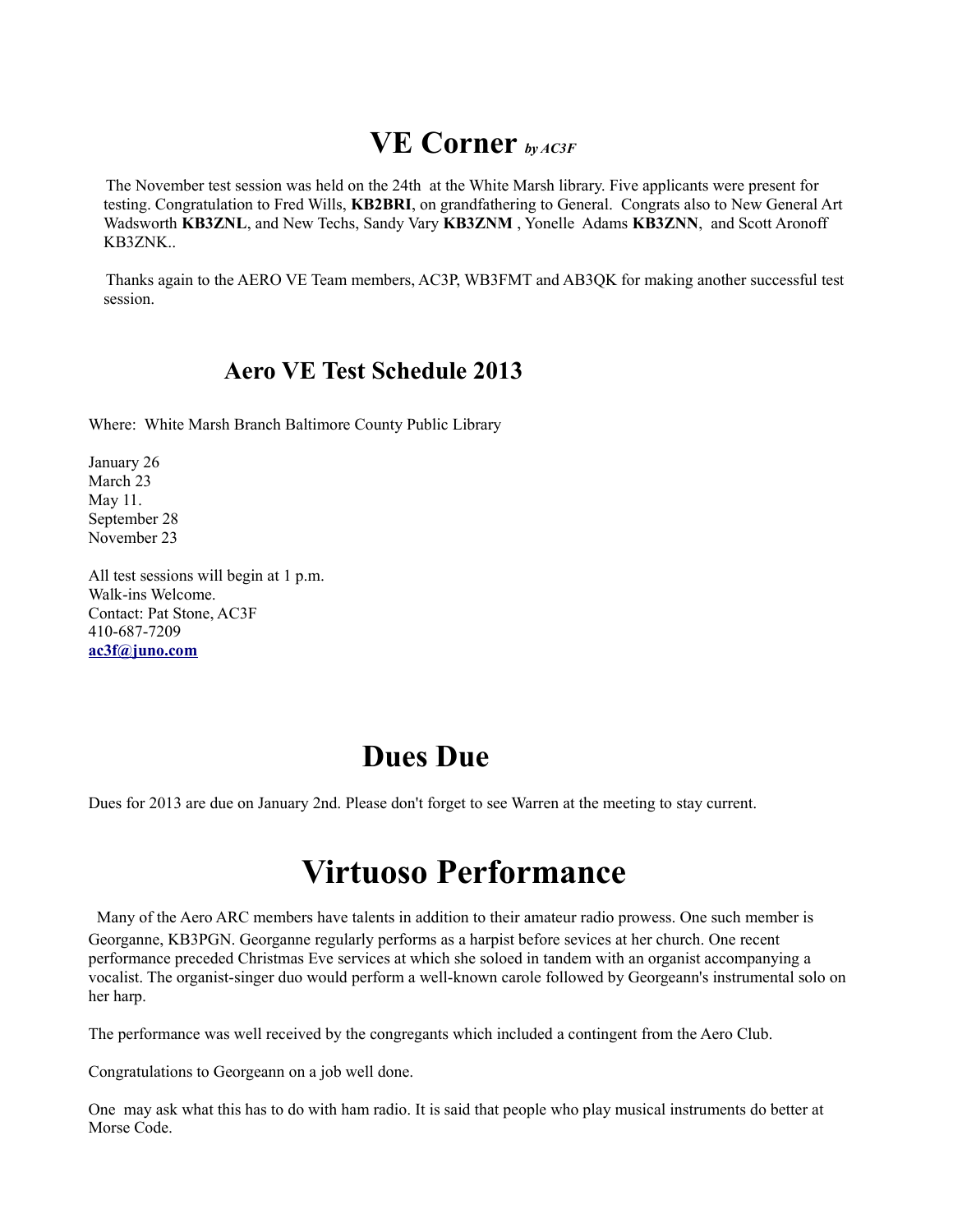## *AERO AMATEUR RADIO CLUB 20 DAYS AND 20 NIGHTS OF FUN*

**When:** 0000 UTC Sunday 01 January 2013 (1900 EST Saturday 12/31) to 2359 UTC Sunday, 20 January 2013 (1859 EST Sunday 1/20)

**Eligibility:** All current AERO members.

**Station:** You may operate from any amateur radio station…from your home, a guest's home, terrestrial mobile, maritime mobile, aeronautical mobile, here or abroad. *A station may even be operated remotely!*

**Bands & Modes:** Work any legal mode and band allowed by your license class. Echo Link and IRLP contacts are *not* permitted. Repeater contacts *are* OK.

**Scoring:** One (1) point per CW contact. Two (2) points per SSB or AM contact Three (3) points per FM contact Four (4) points per RTTY contact Five (5) points per DIGITAL contact Six (6) points per SSTV contact Ten (10) points per ATV contact

#### **Bonus Points:**

Any contact via remote operation 100 points per contact Any contact above 440 Mhz 250 points per contact Any satellite contact 500 points per contact Any EME (earth-moon-earth) contact 1000 points per contact per team member Any HAR (high altitude ballooning mission) 100K points per mission per team member

**Other Info:** The same station may be worked any number of times. Winner(s) of this contest will run the contest next year.

**Results:** E-mail log sheets to nd3d at arrl.net by January 28, 2013. Contest results will be reported at the February 6, 2013 meeting of the AERO Club!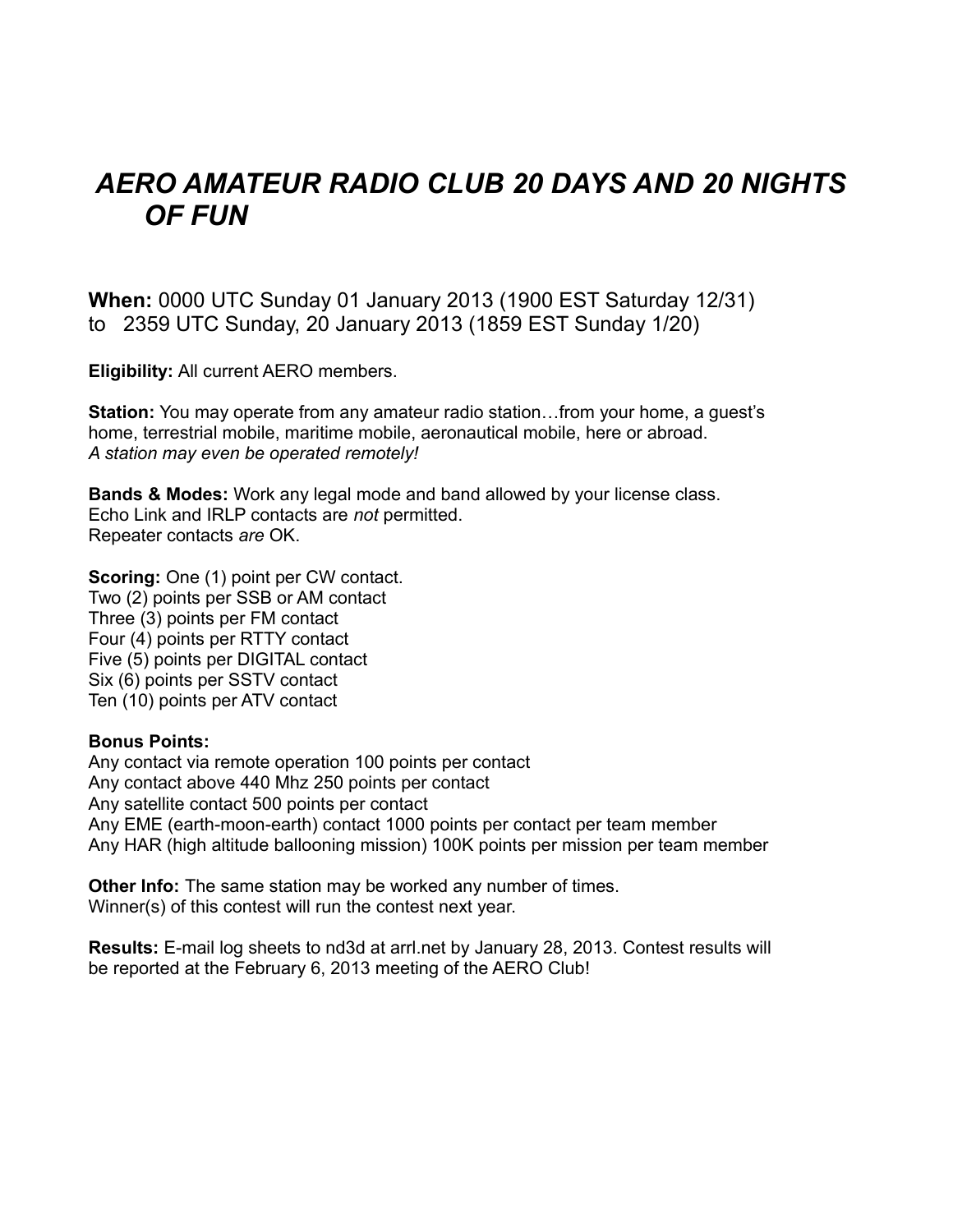



SKY Events for January 2013

*January 1st HAPPY NEW YEAR MMXIII* Earth at Perihelion (closest to the Sun) 91,402,500 miles.

January 3-4<sup>th</sup> – Quadrantids Meteor shower approx 40 meteors per hour, look NE toward Bootes after midnight.

*January 4<sup>h</sup>* – Last Quarter Moon

January  $8<sup>th</sup>$  - Latest onset of morning twilight.

January  $10^{th}$  – Venus is 2.8 $^{\circ}$  South of the Moon.

*January 11th - New Moon*

*January 18<sup>h</sup>* – First Quarter Moon

January 21th - The Moon passers Jupiter at 21:57 EST 0.5º South.

January 26<sup>th</sup> - Full Moon "Severe Moon" for the Shawnee American Indian tribe and the "Full Wolf Moon " Traditional Full Moon Names.

#### **Planet Lookout at mid-Month**

**Mercury** in the East at dawn, magnitude-1.2; 4.7 arc seconds

**Venus in the East at dawn** magnitude -3.9 and 10.5arc seconds.

**Mars** Low in the West after dark, magnitude +1.2 and 4.1 arc seconds wide.

**Jupiter** In the South-East at sunset magnitude -2.6 size 45.1 arc seconds.

**Saturn** Between Virgo and Libra morning sky. Rises before 02:00 EST. Magnitude +0.6 size 16.7 arc seconds.

**Uranus** In the West sets by 23:00EST. Magnitude +5.9 size 3.4 arc seconds.

**Neptune** Also in the West sets by 20:00EST. Magnitude +8.0 size 2.4 arc seconds.

### Upcoming Events for 2013

**Planets** - Venus returns to prominence in the last half of 2013 visible in the Western sky after sunset.

### **Planetary Conjunctions in 2013 © Star Watch Planets Date Separationº**

| Mercury/Mars   | February 8       | 0.4 |
|----------------|------------------|-----|
| Venus/Mars     | April 7          | 0.6 |
| Mercury/Mars   | May 8            | 0.5 |
| Mars/Jupiter   | July 22          | 0.8 |
| Moon/Mercury   | Nov <sub>3</sub> | 0.5 |
| Mercury/Saturn | Nov 26           | 0.4 |

**Moon** – One Blue Moon using Farmer Almanac rules 8/21/13.

**Eclipses** - Moon 5/25/13, Penumbral 1% total at 00:04 EDT.; Moon 10/18/13 Penumbral at moonrise, 76% total 10:50EDT. No Solar eclipses or Total Lunar eclipse visible in U.S.

**Meteor Showers** - 3 Fair, 1 Good, 1 Very Good

Quadrantids 1/3/13 Waning gibbous Fair Lyrids 4/22/13 Waning gibbous Fair Eta Aquarids 5/5/13 Waning crescent Good Perseids 8/12 Waxing crescent Very Good Geminids 12/14/13 Waxing gibbous Fair

#### **Seasons** in 2013

Vernal Equinox 3/20/13 07:02 EDT (11:02 UT) Summer Solstice 6/21/13 01:04 EDT (5:04 UT) Autumnal Equinox 9/22/13 16:44 EDT (20:44 UT) Winter Solstice 12/21/13 12:11 EST (17:11 UT)

**Daylight Saving Time** Begin 3/10/13 - End 11/3/13

**Easter Dates** Easter Christian (Western) 3/31/12 Eastern Greek Orthodox) 5/5/13